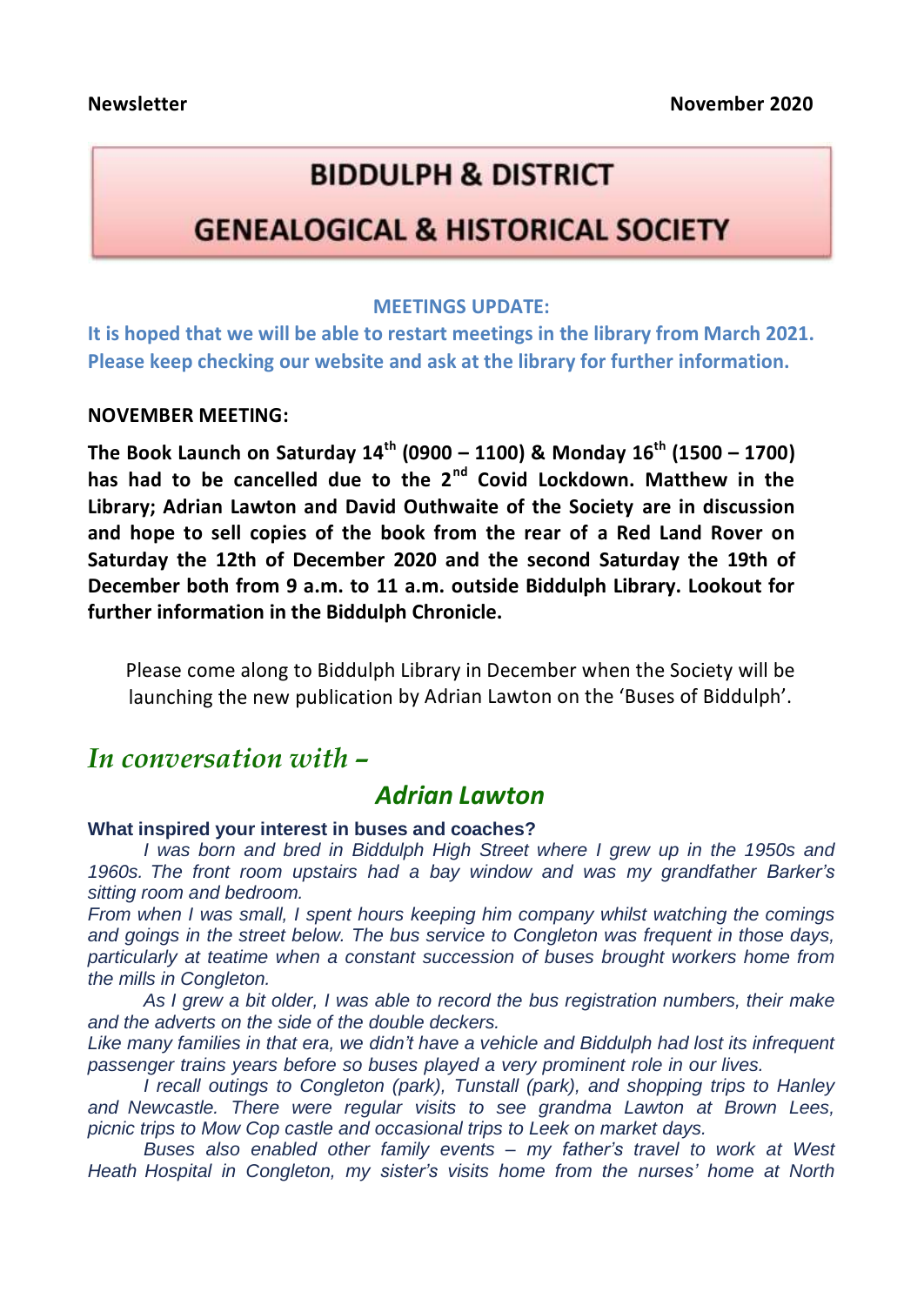*Staffs Royal Infirmary and my auntie's occasional visits from Ashton under Lyne.*

*Holidays consisted of a succession of coach day trips to destinations such as: New Brighton, Blackpool, Rhyl, Llandudno, Southport (flower show) and Shrewsbury (flower show).*

*Later, I was to travel on a contracted bus to school at Wolstanton. Unfortunately, I never had opportunity to ride on the any of the long distance coach services which connected Biddulph with London, Coventry, Glasgow and the north east of England.*

*All this exposure to buses and coaches helped to develop my lifelong interest in them.*

*So it was with my friends Peter Smith and John Dixon who have contributed material for the book – Peter's father was a bus driver and conductor with the North Western Road Car Co while John's father was that company's depot inspector in Biddulph.*

#### *Why did you decide to write a book about buses in Biddulph and how long did it take to research?*

*The short answer is that research took 47 years but it was a project of two parts and here is its background:*

*For many years, buses have played an important role in Biddulph because its railway was principally a mineral line and regular passenger services stopped in the 1920s. Buses enabled many workers to travel easily to their employment e.g. textile mills in Congleton, pottery works in Tunstall and the Victoria and Chatterley Whitfield collieries.*

*Buses were also a source of employment in their own right. The independents such as Wells, Findlow and Biddulph & District as well as the larger operator, North Western employed many drivers and conductors who were in prominent view of the public and were well known residents of the town.*

*Research for Part 1 of the project commenced in spring 1973 when I realised that many first generation bus people were reaching advanced years and wouldn't be around for always. This was the time to visit them to talk about the "old days" on the buses. Based on their detailed recollections together with more general information published by others, I produced a paper which was published by Biddulph History Society in autumn 1973 in their "Transactions" series. In 1980, an abridged version of this paper formed a chapter in the book "Biddulph – by the diggings" also published by Biddulph History Society.*

*Part 2 had its origins late in 2018 when leaders of the History Society decided that it was time to bring the story up to date and invited my two friends and me to "do the honours". Although most of the additional material had been steadily accumulated over many years and was already at hand, a number of matters conspired to delay my "putting it together". I managed to complete this task in early spring 2020 and the first small batch of books was printed just before lockdown happened in March.*

*The book is titled "Buses of Biddulph". It contains all my original work, now with numerous illustrations, and goes on to bring the story right up to date. It proved to be quite a time consuming job because the problem wasn't finding enough material to include but was deciding which items to leave out to prevent the book becoming too ponderous for some readers. Efforts have been made throughout to balance the content between the topics of: vehicles, staff, buildings, regulations and documents (such as tickets, timetables and tours publicity).*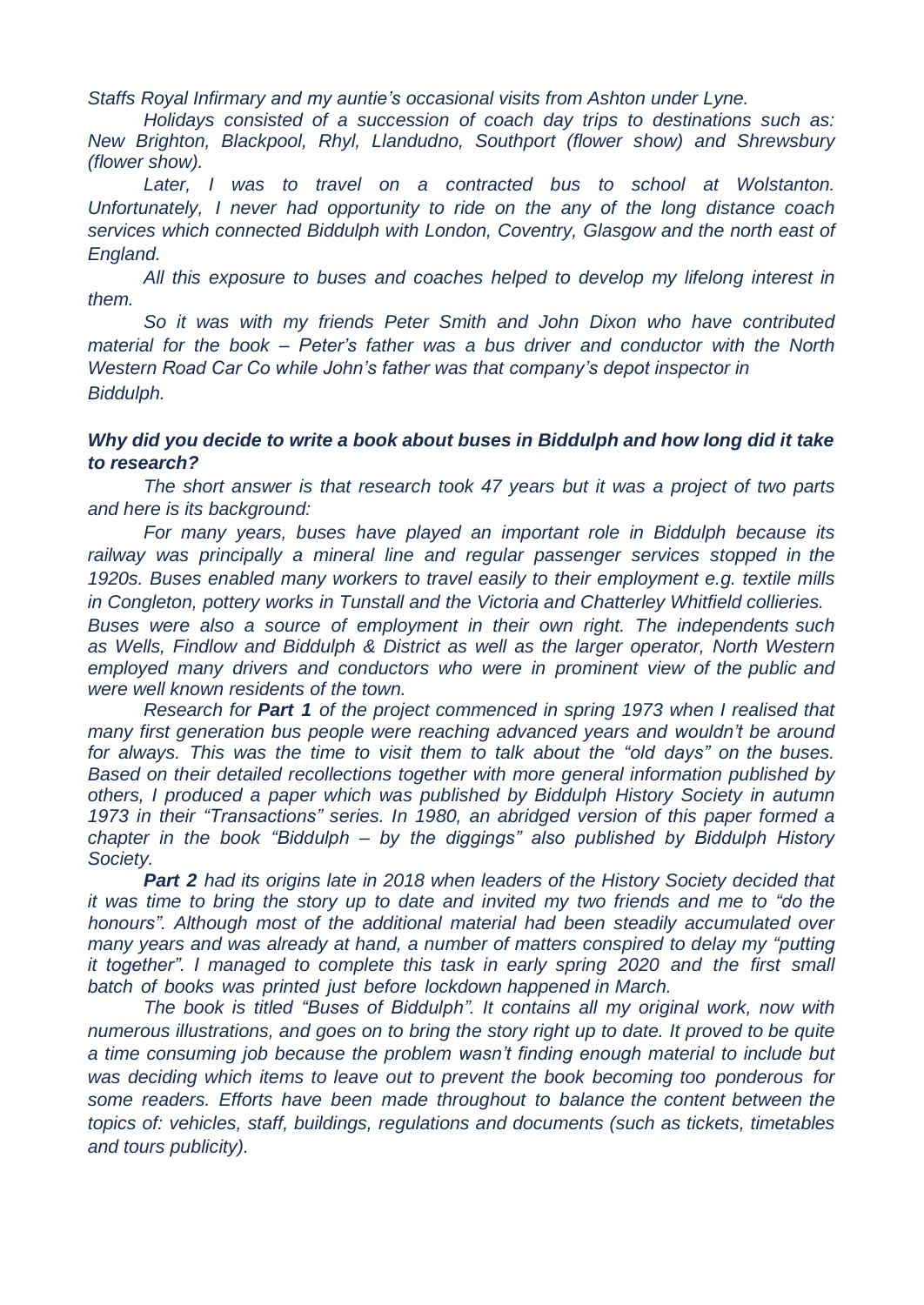#### *What were the most unexpected and interesting things you found while researching the book ?*

*Back in 1973, I never expected to see some of the photographs of local buses and scans of various documents which have come to light since then. In particular, friends Peter Smith and John Dixon (who is a volunteer archivist at Manchester Museum of Transport) have unearthed a great deal and other bus enthusiasts have been helpful too. I find it very interesting to contrast the methods of researching and producing part 1 and part 2 of the book.*

*In 1973 there was no internet, word processing and no emails. My sources were printed documents and word of mouth. When I had written the text I managed to persuade a young lady, who at the time worked in the same office, to type it all out for me.*

*Forty-seven years later, much use was made of on line material, photos and scans of documents all of which were transmitted as email attachments. I was able to word process the entire text myself and David Outhwaite was then able to incorporate the numerous illustrations amongst the text and to prepare the work for printing. It's a very different world!*

#### *When will the book be available and how much will it cost ?*

*A socially distanced book launch will take place on Saturday the 12th of December 2020 and Saturday the 19st of December from 9 a.m. to 11 a.m. at Biddulph Library. The book cost is £5.00.*



Left:

The photograph is of David Haydon, proprietor of Hollinsheads Coaches and Richard Tidd, Adrian's godson, after a coach trip they took together circa 1990.

If you are inspired by Adrian and have ideas for a local history project that you would like to pursue  $$ please get in touch. The society may be able to help with information, finance and printing.

Contact: Madelaine[: madelainelovatt@hotmail.com](mailto:madelainelovatt@hotmail.com) Elaine: [e\\_heathcote@yahoo.com](mailto:e_heathcote@yahoo.com)

**DECEMBER NEWSLETTER:** Do you have anything you would like to add to next month's newsletter? We would very much like to have your Christmas memories – especially from childhood. How did your family celebrate? Please contact either Elaine or Madelaine with your suggestions. Thank you.

[e\\_heathcote@yahoo.com madelainelovatt@hotmail.com](mailto:e_heathcote@yahoo.com)